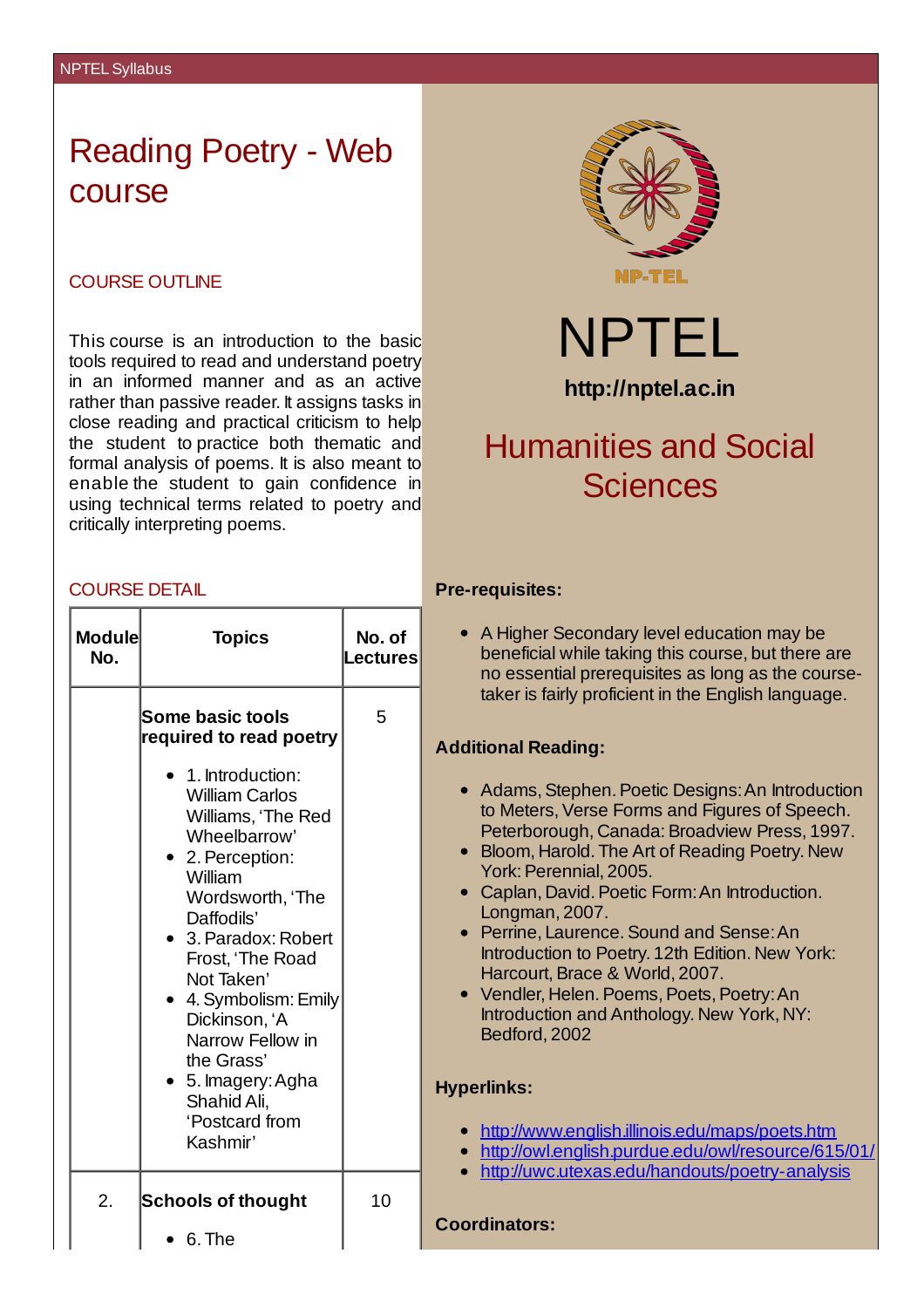| Elizabethans:<br>Christopher<br>Marlowe, 'The<br>Passionate<br>Shepherd to His<br>Love'<br>7. The Romantics:<br>Samuel Taylor<br>Coleridge, 'Kubla<br>Khan'<br>8. The Victorians:<br>Matthew Arnold,<br>'Dover Beach'<br>9.<br>Walt Whitman,<br>'Song of Myself'<br>10. Modernism: T.S.<br>Eliot, 'Preludes'<br>11. Confessional<br>'Mirror'<br>12. The Beat<br><b>Generation: Allen</b><br>Ginsberg, 'A<br>Supermarket in<br>California'<br>13. Feminism:<br>Adrienne Rich,<br>'Aunt Jennifer's<br>Tigers'<br>14. Gay and<br>Lesbian Poetry:<br>Agha Shahid Ali,<br>'The<br>Correspondent'<br>Agha Shahid Ali,<br>'The Dacca<br>Gauzes' |                                                                                    |
|------------------------------------------------------------------------------------------------------------------------------------------------------------------------------------------------------------------------------------------------------------------------------------------------------------------------------------------------------------------------------------------------------------------------------------------------------------------------------------------------------------------------------------------------------------------------------------------------------------------------------------------|------------------------------------------------------------------------------------|
| <b>Forms of Poetry</b>                                                                                                                                                                                                                                                                                                                                                                                                                                                                                                                                                                                                                   | 5                                                                                  |
| 16. The Sonnet:<br>John Keats, 'When<br>I have Fears'<br>17. The Ode:<br>Auden, 'Ode to the<br>Medieval Poets'<br>18. The Villanelle:<br>Elizabeth Bishop,<br>'One Art'<br>19. The Ghazal:<br>Agha Shahid Ali,<br>'Arabic'<br>20. Experimental<br>verse:                                                                                                                                                                                                                                                                                                                                                                                 |                                                                                    |
|                                                                                                                                                                                                                                                                                                                                                                                                                                                                                                                                                                                                                                          | Transcendentalism:<br>Poetry: Sylvia Plath,<br>15. Postcolonialism:<br>Grasshopper |

### **Prof. Meghna Mudaliar** Humanities and Social SciencesIIT Madras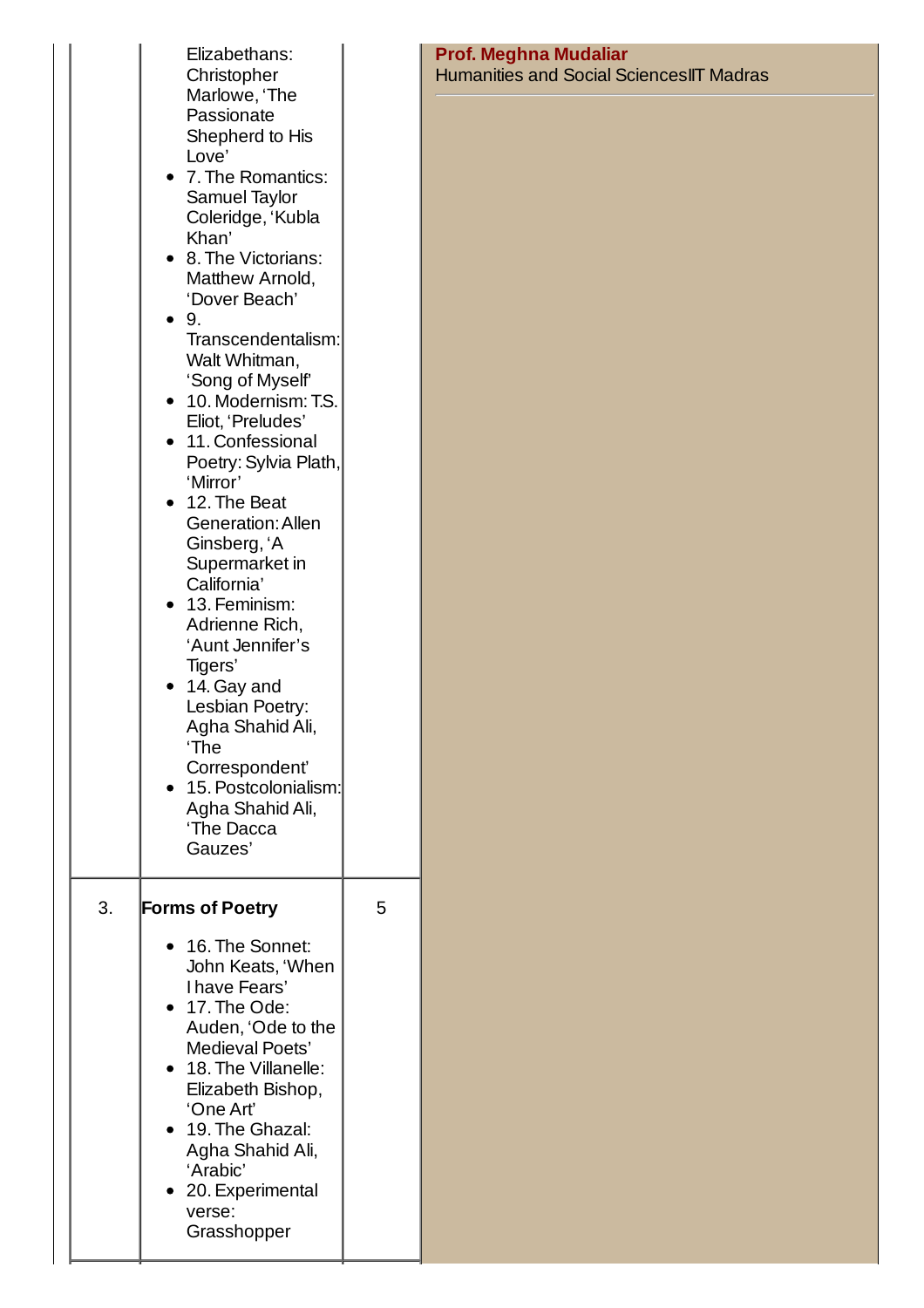|    | Post-modernism                                                                                                                                                                                                                                                                                                                                                                                                                                                                                       | 13 |
|----|------------------------------------------------------------------------------------------------------------------------------------------------------------------------------------------------------------------------------------------------------------------------------------------------------------------------------------------------------------------------------------------------------------------------------------------------------------------------------------------------------|----|
|    | • 21. 'Beyond the<br>Ash Rains'<br>22. 'And the City<br>Stood in its<br>Brightness'<br>23. 'The Emperor of<br>Ice Cream'<br>24. 'The Country<br>without a Post<br>Office'<br>• 25. 'Farewell'<br>26. 'Sweet like a<br>Crow'<br>27. 'A History of<br>Paisley'<br>28. 'I know Why the<br>Caged Bird Sings'<br>29. Denise<br>Levertov, 'The<br>Sharks'<br>30. 'Notes on the<br>Sea's Existence'<br>31. This is a<br>Photograph of Me'<br>32. 'Punishment in<br>Kindergarten'<br>33. 'Leaving<br>Sonora' |    |
| 5. | Contemporary poetry<br>34. 'Base'<br>35. 'Anne<br>Hathaway'<br>36. 'On the Origins<br>of Things'<br>37. 'From a Journal'<br>• 38. 'All Days Lost<br>Days'<br>39. 'Two Countries'                                                                                                                                                                                                                                                                                                                     | 6  |
| 6. | <b>Conclusion:</b><br>40. Agha Shahid Ali,<br>'The Veiled Suite'<br>41. Concluding<br><b>Remarks</b>                                                                                                                                                                                                                                                                                                                                                                                                 | 2  |
|    | <b>Total</b>                                                                                                                                                                                                                                                                                                                                                                                                                                                                                         | 41 |

**References:**